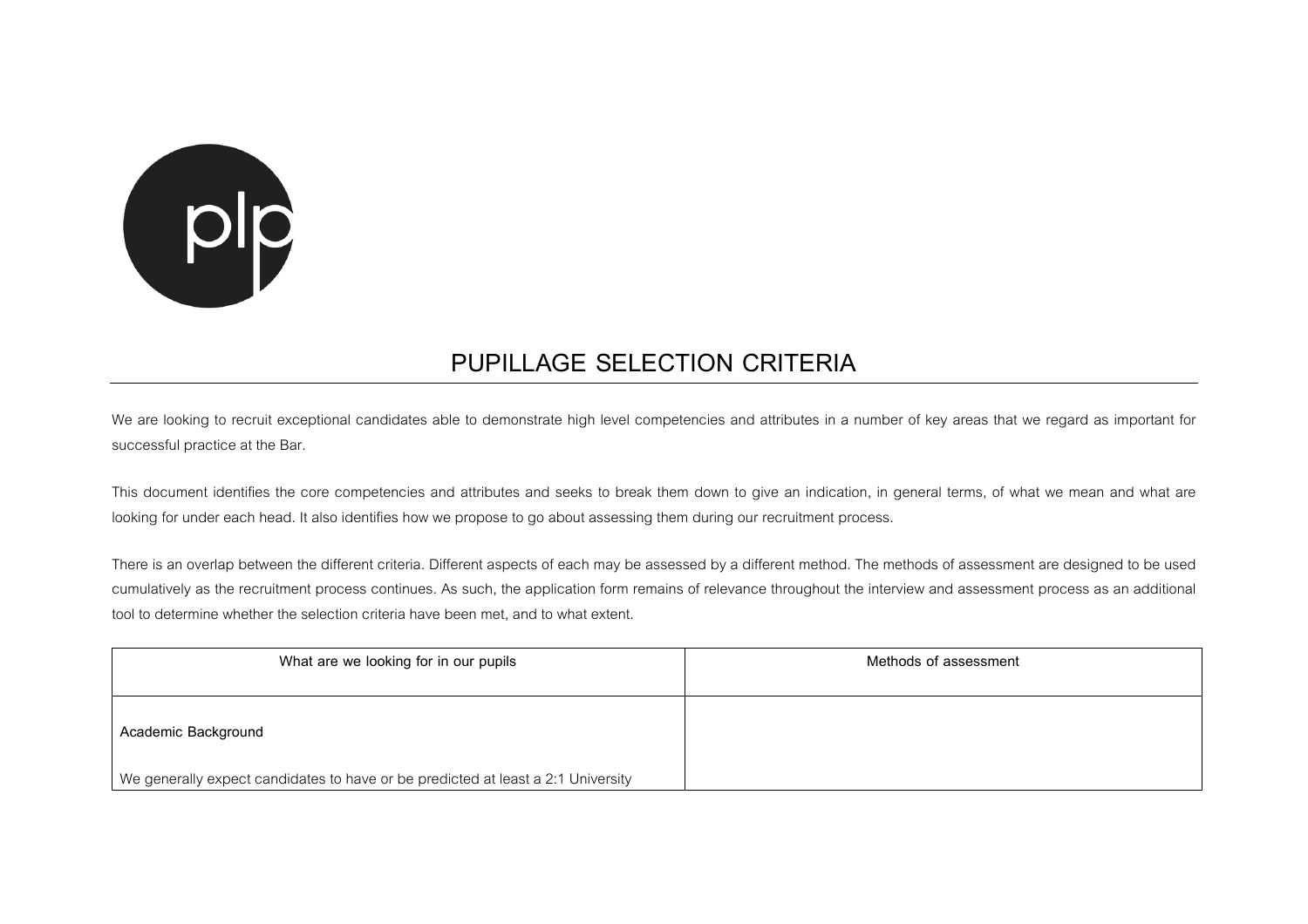| degree, although we will consider all applications on their merits. Candidates will   | Application Form: Section B.                                                |
|---------------------------------------------------------------------------------------|-----------------------------------------------------------------------------|
| generally be expected to explain why they have not achieved this level.               |                                                                             |
|                                                                                       | Interviews: past performance may be put in a different context              |
| We will also look at their GDL and BPTC results or expected results. We generally     |                                                                             |
| expect a "Very Competent" in the latter or at least a "Commendation" in the former.   |                                                                             |
|                                                                                       |                                                                             |
| A-level results are likely to be of lesser relevance but can be taken into account to |                                                                             |
| justify a score in exceptional or marginal cases. They may also be relevant in        |                                                                             |
| considering a candidate's progress and the context of their performance. For those    |                                                                             |
| who are still undergraduates at the time of application, these results may take on an |                                                                             |
| increased import.                                                                     |                                                                             |
|                                                                                       |                                                                             |
| Written Advocacy and Communication Skills                                             |                                                                             |
|                                                                                       |                                                                             |
| Communicates clearly, concisely and persuasively                                      | Application Form: The general way in which the form has been completed.     |
|                                                                                       | This criterion is weighted at the sift stage as the application form is the |
| Gives sufficient background information to aid understanding without overloading the  | opportunity to effectively establish this criterion.                        |
| audience                                                                              |                                                                             |
|                                                                                       | Written work at $2^{nd}$ interview (if required).                           |
| Structures written work to aid understanding                                          |                                                                             |
|                                                                                       |                                                                             |
| Attention to detail (including following instructions)                                |                                                                             |
|                                                                                       |                                                                             |
| Adapts style and language of communication to the issue in question and needs of the  |                                                                             |
| audience                                                                              |                                                                             |
|                                                                                       |                                                                             |
| Presents complex legal points simply and accurately                                   |                                                                             |
|                                                                                       |                                                                             |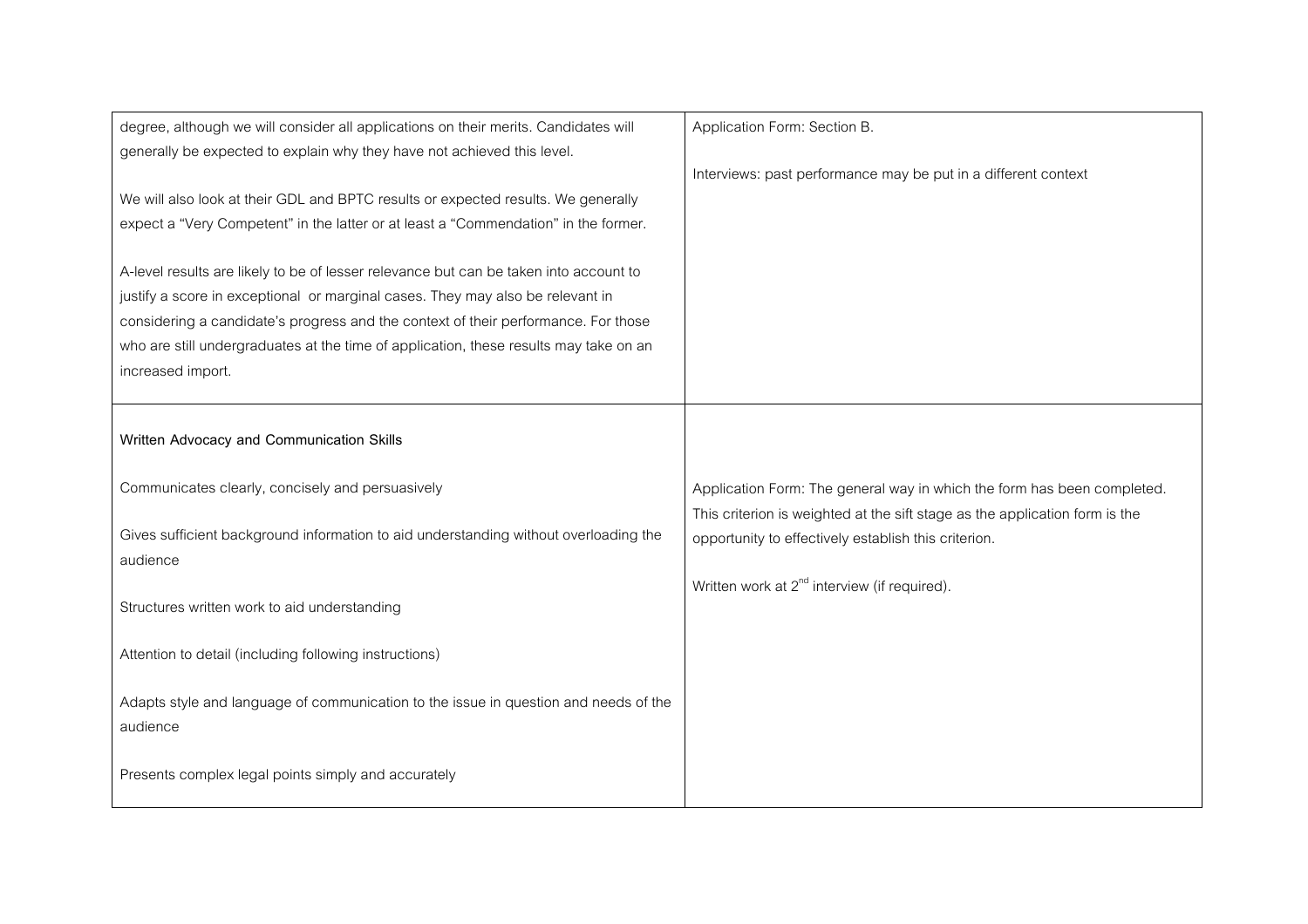| Oral Advocacy and Communication Skills                                                                              |                                                                                                                                                               |
|---------------------------------------------------------------------------------------------------------------------|---------------------------------------------------------------------------------------------------------------------------------------------------------------|
| Speaks clearly, concisely and persuasively                                                                          | Application Form: evidence may be provided demonstrating oral<br>advocacy/communication experience and likely skills, in particular Sections D                |
| Gives sufficient background information to aid understanding without overloading the<br>audience                    | and G. However, this is a difficult skill to assess from an application form and<br>is given limited weight at the Sifting stage.                             |
| Structures communication to aid understanding                                                                       | Interviews: particularly set problems/questions                                                                                                               |
| Listens, builds on appropriate points and adapts style and language to meet the needs<br>of the audience            |                                                                                                                                                               |
| Presents complex legal points simply and accurately                                                                 |                                                                                                                                                               |
|                                                                                                                     |                                                                                                                                                               |
| Interpersonal Skills                                                                                                |                                                                                                                                                               |
| Connects and communicates well with others                                                                          | Application Form: to some extent the form gives opportunities to demonstrate<br>that these skills were or must have been utilised, although any assessment of |
| Actively listens, has a genuine interest in others, takes on board and seeks to address<br>different points of view | the quality of the skills may be difficult. This is reflected in the weight given to<br>this factor at the sifting stage.                                     |
| Is skilful and effective in building productive working relationships with others                                   | Interviews: this remains an important method for assessing interpersonal skills                                                                               |
| Treats people with courtesy and respect                                                                             |                                                                                                                                                               |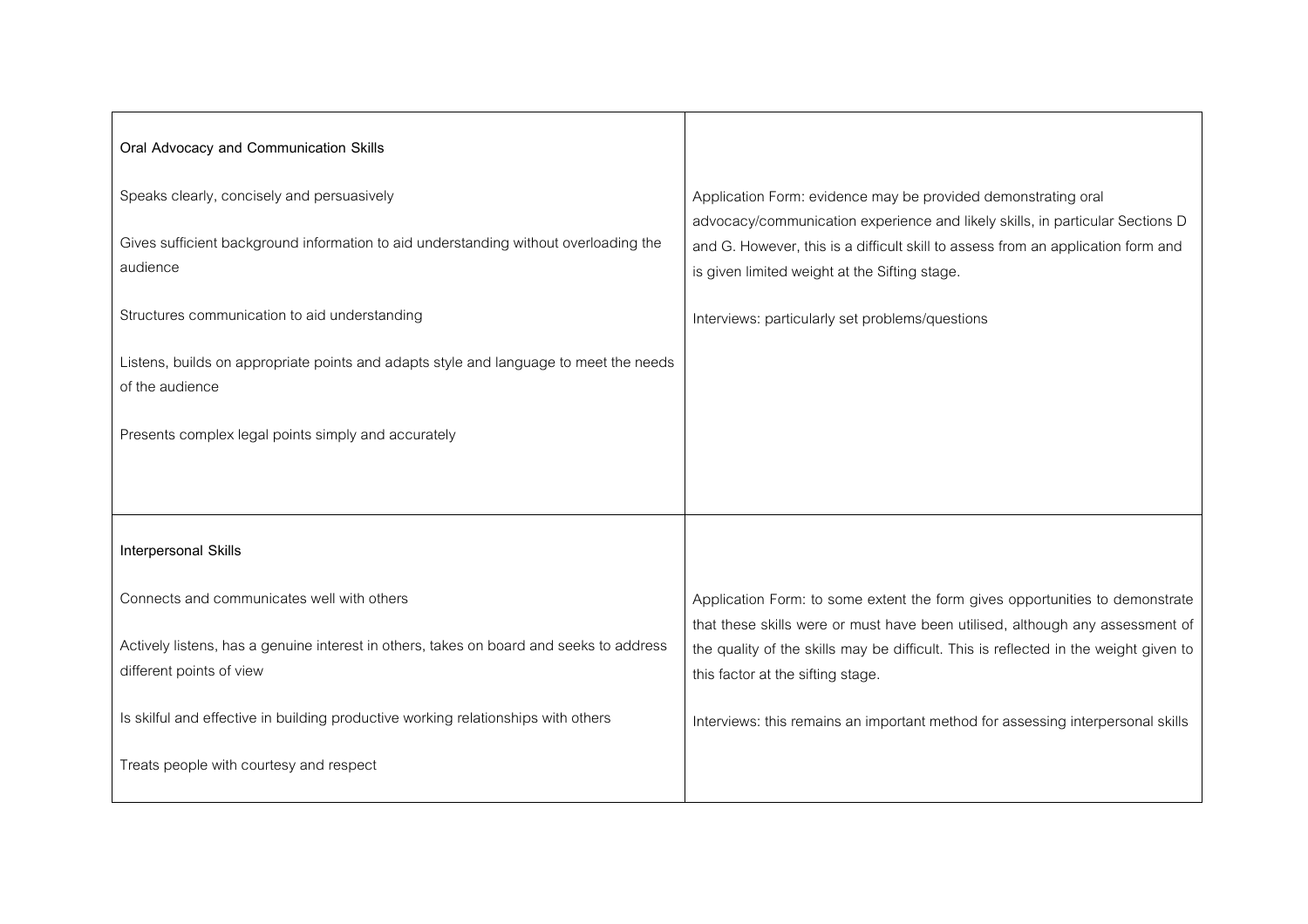| <b>Analytical Thinking</b>                                                                                                                          |                                                                                                                                                             |
|-----------------------------------------------------------------------------------------------------------------------------------------------------|-------------------------------------------------------------------------------------------------------------------------------------------------------------|
| Able to absorb, process and analyse a large amount of complex and detailed written,<br>numerical and spoken information both quickly and accurately | Application Form: Section F has been very useful in assessing applications in<br>the past. The way in which other information is presented may also assist. |
| Able to quickly distinguish between relevant facts and irrelevant information                                                                       | Interview: questions are a useful assessment tool, particularly the problem<br>questions                                                                    |
| Ability to reach a conclusion through logical thinking and reasoning where the answer<br>may not be known                                           |                                                                                                                                                             |
| Relates facts to key aspects of the law                                                                                                             |                                                                                                                                                             |
| Able to unpick complex arguments                                                                                                                    |                                                                                                                                                             |
| Does not over-interpret information or make unwarranted assumptions                                                                                 |                                                                                                                                                             |
| Drive and Determination                                                                                                                             |                                                                                                                                                             |
| Able to self-motivate and work effectively without support                                                                                          | Application Form: evidence may be found to indicate such skills are present                                                                                 |
| Does not get distracted or demotivated when working alone                                                                                           | throughout the form, in particular in Sections B (good exam results may be a<br>good indicator of drive/determination), C (relevant employment/legal work   |
| Able to focus on the crucial aspects of what needs to be achieved and puts                                                                          | experience sought and obtained) D, E1-2 and G1.                                                                                                             |
| appropriate energy and effort into ensuring that goals and outcomes are met                                                                         | Interviews: questions can further test the depth and breadth of this criterion.                                                                             |
| Works to get round obstacles, does not give up                                                                                                      |                                                                                                                                                             |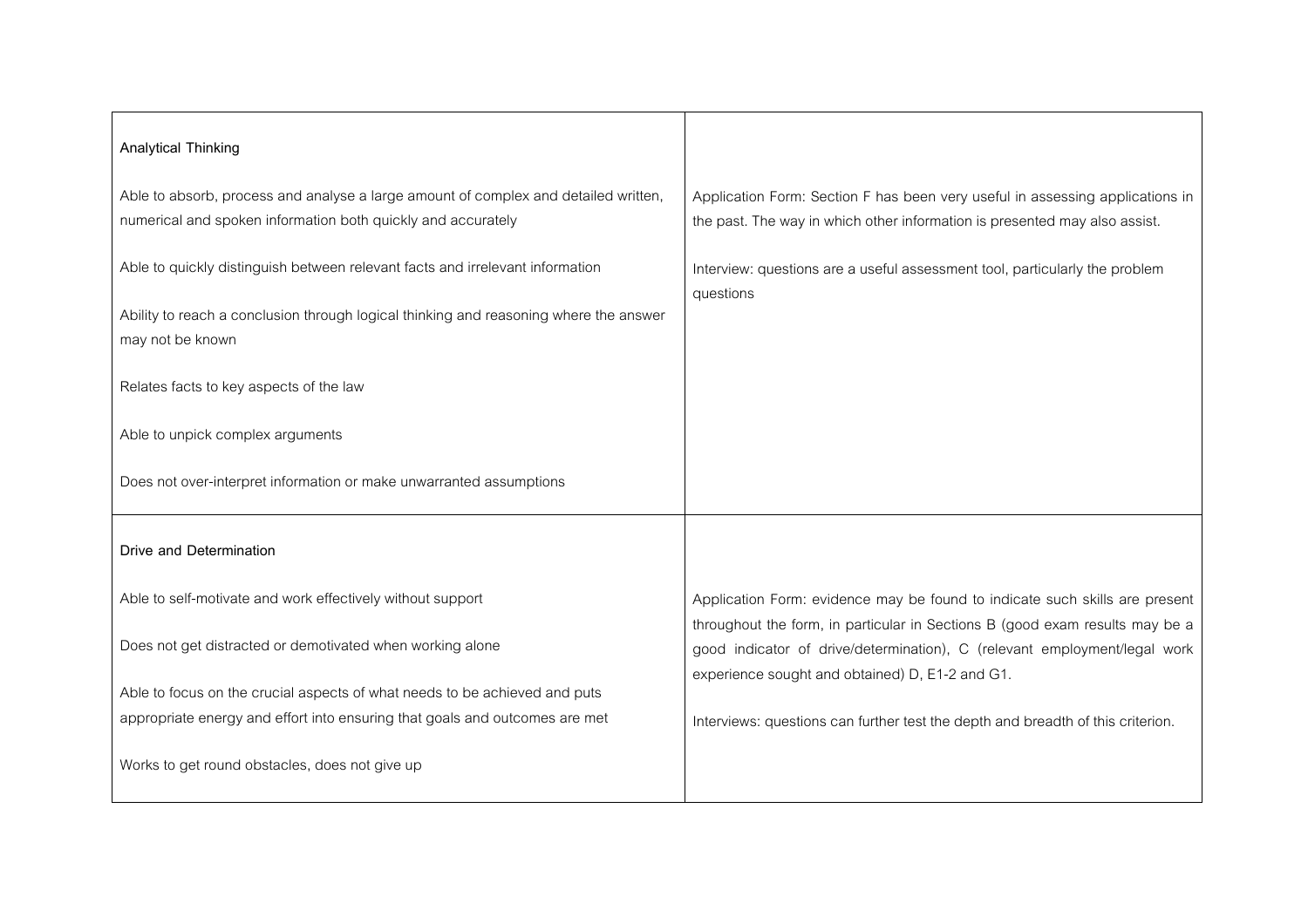| Ensures that deadlines are met                                                                                                                                 |                                                                                                                                                            |
|----------------------------------------------------------------------------------------------------------------------------------------------------------------|------------------------------------------------------------------------------------------------------------------------------------------------------------|
| Able and willing to undertake the less attractive and glamorous aspects of a role.                                                                             |                                                                                                                                                            |
| Sound Judgment                                                                                                                                                 |                                                                                                                                                            |
| Makes sensible, reasoned and sound decisions                                                                                                                   | Application Form: Some evidence of sound judgment may be found in                                                                                          |
| Able to rely on their own judgment when guidance cannot be found elsewhere                                                                                     | successful mooting experience (D1), choice of reasons and conclusions set<br>out in Sections E, F and G. However, accurately assessing judgment is likely  |
| Takes a sensible and logical approach to problem solving                                                                                                       | to be difficult on the basis of the form alone. This is reflected in the weight<br>given to this factor at the sifting stage.                              |
|                                                                                                                                                                | Interviews: this is likely to be a better way of testing judgment when analysing<br>answers to questions, in particular the ethical and problem questions. |
|                                                                                                                                                                |                                                                                                                                                            |
| Resilience and Ability to Work Under Pressure                                                                                                                  |                                                                                                                                                            |
| Is comfortable in handling conflict and does not back away from tackling difficult or<br>stressful situations. Remains calm and in control when under pressure | Application Form: in particular Section G1-2.                                                                                                              |
| Comfortable and skilful in handling conflict                                                                                                                   | Interviews: elicited by questions about past ability to cope with pressure and<br>assessment of the ability to cope with pressure in the interview.        |
| Remains calm and in control when under pressure                                                                                                                |                                                                                                                                                            |